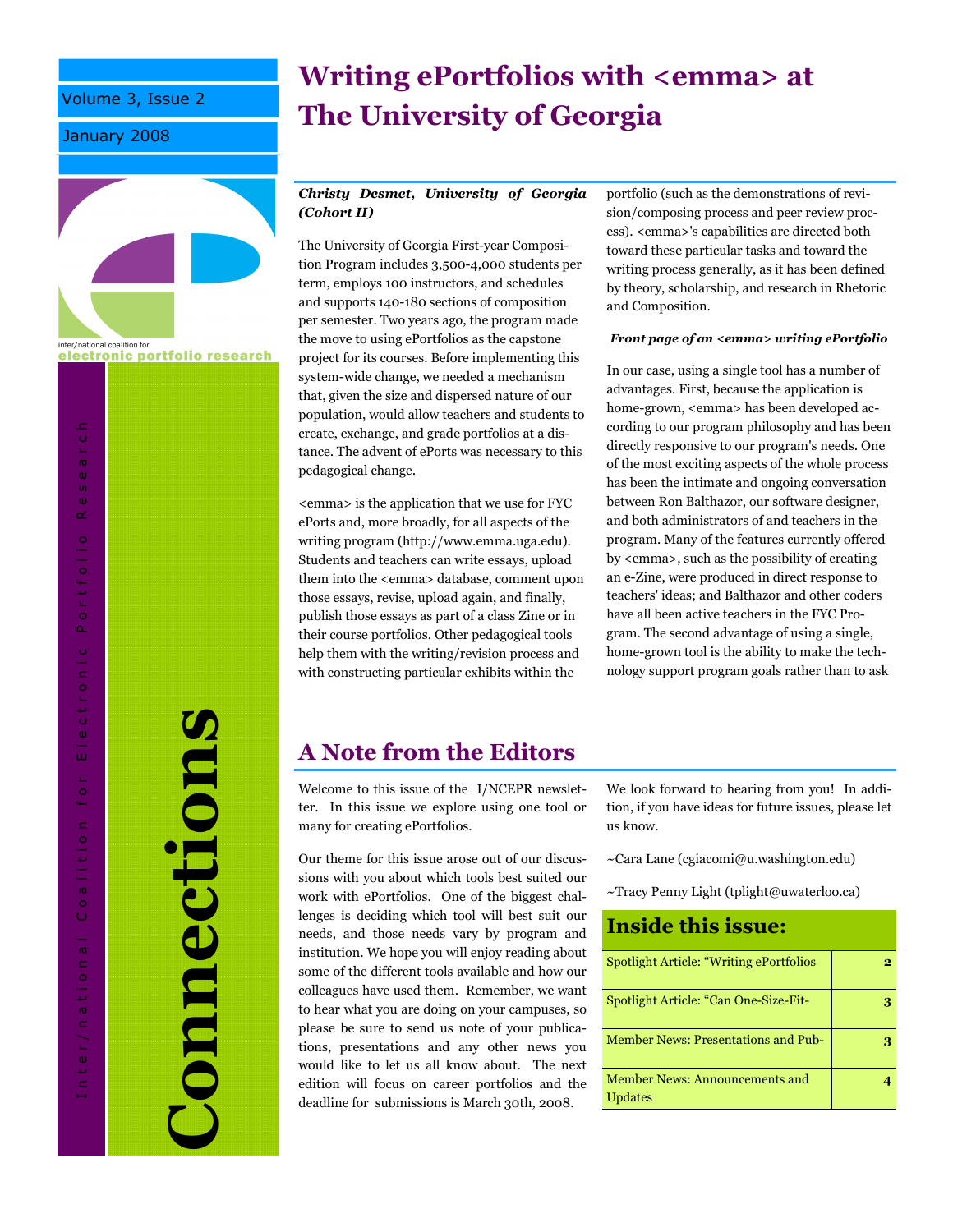# Can One-Size-Fit All? ePortfolio Growth at San Francisco State

### Ruth Cox, San Francisco State (Cohort III)

Editor's Note: The work at SFSU is an example of the various initiatives being undertaken by the CSU on ePortfolios.

"If the shoe fits, wear it." --Old Proverb

"If software fits, wear it!" --New Proverb, Academic Technology, SF State

Finding the right "fit" is always challenging when considering implementation of any new technology across a range of disciplines--each with unique learning and teaching needs. In 2005, we conducted a needs assessment of

### Was there a "magic bullet" system

our campus relating to the use of student portfolios (both paper and digital). Many departments had begun using their own solutions to create student ePortfolios, raising fiscal and technicalsupport sustainability issues. Another worry was that students could be required to create different portfolios for different classes/ majors, with no technical or pedagogical coherence. With 28,000 students across 90 programs/departments, a growing sense was that things could get "unwieldy" and that Academic Resources should prepare to recommend a unified campus-wide ePortfolio system.

Feedback gathered from more than 40 undergraduate, graduate, and credential programs has guided SF State's ePortfolio Project in some unexpected directions over the past three years. Sixty-two percent of respondents (25 departments) already required some form of student portfolios (paper-based or digital) or expressed interest in using electronic portfolios at the course or department levels. Nearly two-thirds of those requiring student portfolios (17 departments) were already working with a range of digital portfolio solutions (hosted software such as eFolio Minnesota, Carnegie's KEEP Toolkit, Taskstream) as well as CD/DVD, and SF State built software and websites.

Was it essential to rein in department level ePortfolio developments and push everyone towards one system? Was there a "magic bullet" system that we could afford and roll out campus-wide? If so, what was it, and how could we project a budget scenario for it? Moreover, what would this "top-down" decision do to the existing portfolio-using programs that represented our core expertise relating to the teaching and learning benefits of ePortfolios?

Focusing on the top primary purpose(s) cited for student ePorfolios gave us some directional clues. "Career development and supporting student professional preparation" were by far the most important reason for portfolio use. Most indicated that portfolios were used for senior seminar requirements, capstone

"signature" assignments, Internship reflection, graduate research, culminating project presentation, and creative/design/performing arts professional portfolios. Portfolios needed to be "studentcentered and controlled" yet archivable.

"Student assessment" portfolios, tying coursework and student artifact/evidence to stated program goals, state standards, or professional licensure requirements were second. Finally, program assessment—tracking groups of students to support accreditation needs and aggregate student achievement data was seen as a value. The I-CAP (Candidate Assessment Portfolio) system [http:// www.sfsu.edu/~coe/sed/sedicapoverview.html] was created by the College of Education to help students meet their California Teaching Performance Expectations in Secondary Education, a "homegrown" example of a portfolio file repository system.

For some departments, a mix of these three core functions was seen as ideal. However, consistent faculty concerns included the need for freedom and flexibility of any portfolio tool--the importance of a student's ability to uniquely reflect upon their academic work, life experiences, and professional goals. Faculty members expressed that a "one size fits all" system would not support these important aspects of portfolio development, and could impede student incentive to invest energy in creating a portfolio.

Inspired by Penn State's use of open web-space, we established an ePortfolio clearinghouse site"[http://eportfolio.sfsu.edu] and began creating web-templates and an online tutorial for students to publish ePortfolios to SFSU web-space (200 Mbytes). This has accommodated the request for attractive capstone ePortfolio templates [http://eportfolio.sfsu.edu/colleges.php] in disciplines such as Public Administration, Professional Technical Writing, Information Systems and Interior/Apparel Design among others.

In English Education, we use the KEEP Toolkit to create student portfolios—also introducing the students to the rich archives of the Carnegie Foundation [http://commons.carnegiefoundation.org/], where their portfolios are hosted. In Public Health Education as well as Recreation Studies, easy-to-use web-based eFolio has been successfully implemented, with graduates sites archived each year on the Health Education Department website. [http:// www.sfsu.edu/~hed/masters/portfolio.htm]

In the long term, our campus may launch a repository ePortfolio system that would play well with our CMS, ILearn (Moodle) [https://ilearn.sfsu.edu/login/index.php]. However, the core functionality of an ePortfolio management system would still need to accommodate the valuable "face to the world" capstone portfolio sites that benefit students as they enter careers. As one public health student told us, "When I went to Kaiser for the job interview, they had my ePortfolio site pulled up on the screen, and had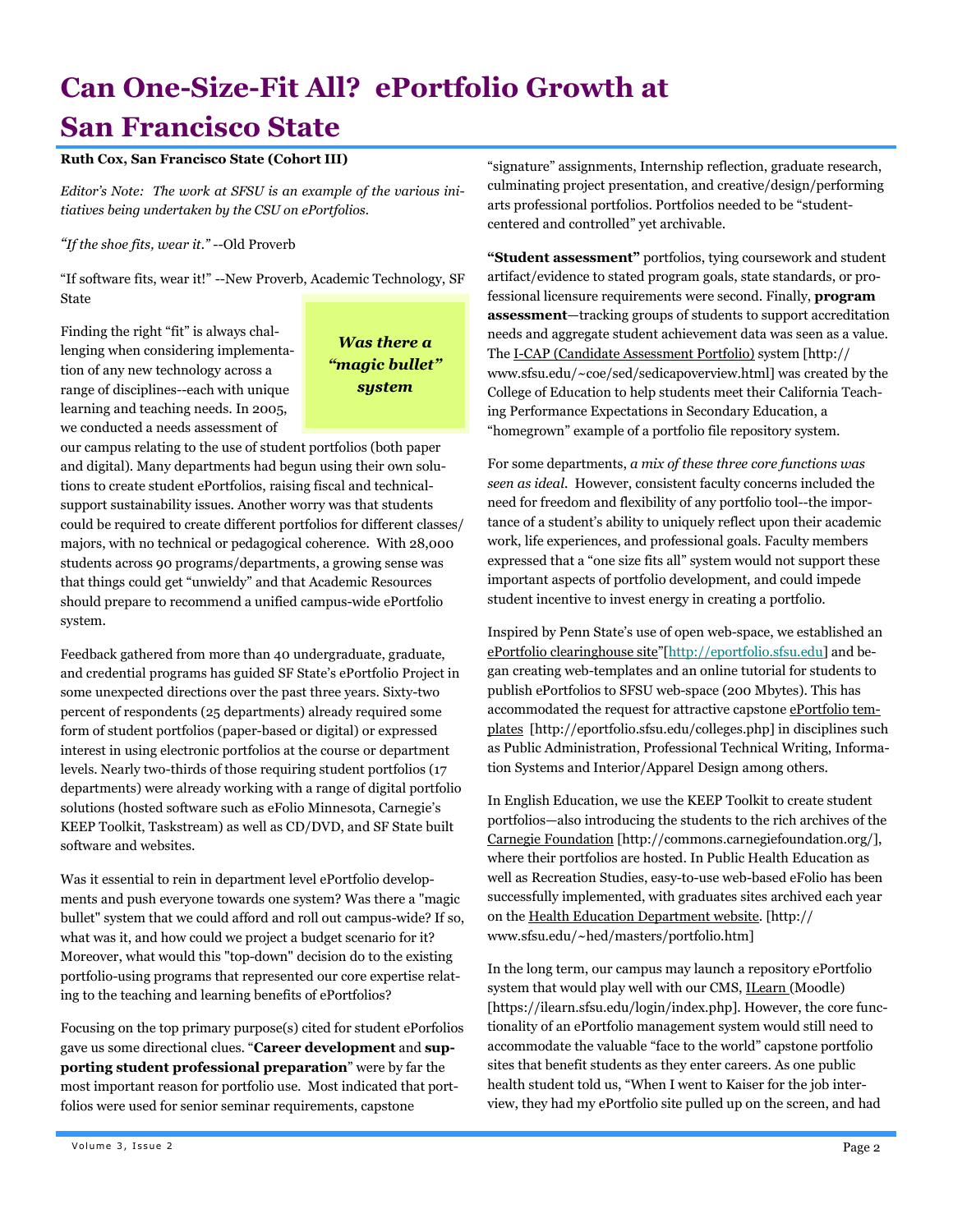## Writing ePortfolios with  $\leq$ emma $>$  (continued from page 1)

teachers to figure out ways in which to adapt an out-of-the-box application to their own and the program's stated outcomes.

One of the reasons that we developed <emma> as a writing environment was that WebCT, which is still the University of Georgia's default LMS (Learning Management System), was more congenial to large classes in the sciences centered around quizzes and tests than to writing-based courses. Finally, <emma>'s close connection to the world of teaching is already proving to be an advantage as the institution seeks to expand its writing initiative in response to a Task Force recommendation. The interaction of administrators and teach-

The program does all of its own training

ers in different institutional locales and the development team's ability to respond to local imperatives is proving invaluable as the University of Georgia expands its writing centers and develops a Writing Certificate for undergraduate students.

Among the principal disadvantages for the FYC Program, at this time, is the lack of university-wide support. The Program does all of its own training (we have about 28-35 new teachers every year) and

provides its own support (which covers an <emma> help lab, two computer-lab classrooms, and the technology carts in ten classrooms). Second, new users often are reluctant to either try a new application or abandon one they know well, have used in the past, and is supported by the university -- WebCT. (Accordingly, one of the upcoming <emma> development projects is to incorporate <emma> into WebCT.) Finally, due to the lack of institutional support, we have found it difficult to expand and accept new partners, either at the University of Georgia, at other system schools, or at schools outside Georgia. Nevertheless, within a five-year period, <emma> as a tool for creating and assessing ePorts has gone from being nothing more than a concept to a reality in a large university.



### Member News: Presentations and Publications

#### Bob Sproule, University of Waterloo (Cohort III)

I gave a presentation at the MERLOT conference (August 2007) entitled, "Integrated Learning and Student Engagement Using ePortfolios." The abstract for the presentation is as follows: "Students can learn in multiple contexts: academic, workplace and community. ePortfolios are being used as an integrating tool and can lead to a richer and more holistic view of their university experience. Results from a study commenced in the fall of 2006 will be discussed." This research is based on the work we began when we joined I/NCEPR.

### Ruth Cox, San Francisco State University (Cohort III—CSU System)

Recently, the ePortfolio work at San Francisco State was profiled by the Carnegie Foundation in their KEEP Gallery of Teaching. The case



study, entitled, "Showing Subject Matter Competency at SFSU," profiles their use of the KEEP Tool Kit to support their English Education portfolio work. For more details and to read the full case study, visit http:// gallery.carnegiefoundation.org

#### Stanford Electonoic Portfolio Institute

Helen Chen, Stanford University (Cohort I)

In August, Stanford held its first Electronic Portfolio Insitute as part of its Summer Institute series at Wallenberg Hall. The 2-day workshop was facilitatedby Helen Chen (Stanford), Tracy Penny Light (University of Waterloo), John Ittelson (CSUMB) and Toru Iiyoshii (Carnegie Foundation). Participants came from across the United States as well as from New Zealand, Japan and Sweden. The workshop focused on ePortfolios for teaching, learning and assessment and participants considered how to effectively integrate ePortfolios into their institutional context. Participants also had the opportunity to consult with the facilitators on their individual projects and to present to the large group for feedback. A special treat was a presentation on digital stories by expert, Helen Barrett, who also attended the workshop. Plans are underway for the next offering of the workshop, which will happen in conjunction with the I/NCEPR meeting next summer at the University of Waterloo.



The facilitation team from left to right: Kevin Kelly (San Francisci State), Una Daly (Grad Student, UC Santa Cruz), Helen Chen (Stanford), Tracy Penny Light (University of Waterloo), John Ittelson (CSUMB), Helen Barret (Oregon State University), Toru Iiyoshi (Carnegie Foundation

Volume 3, Issue 2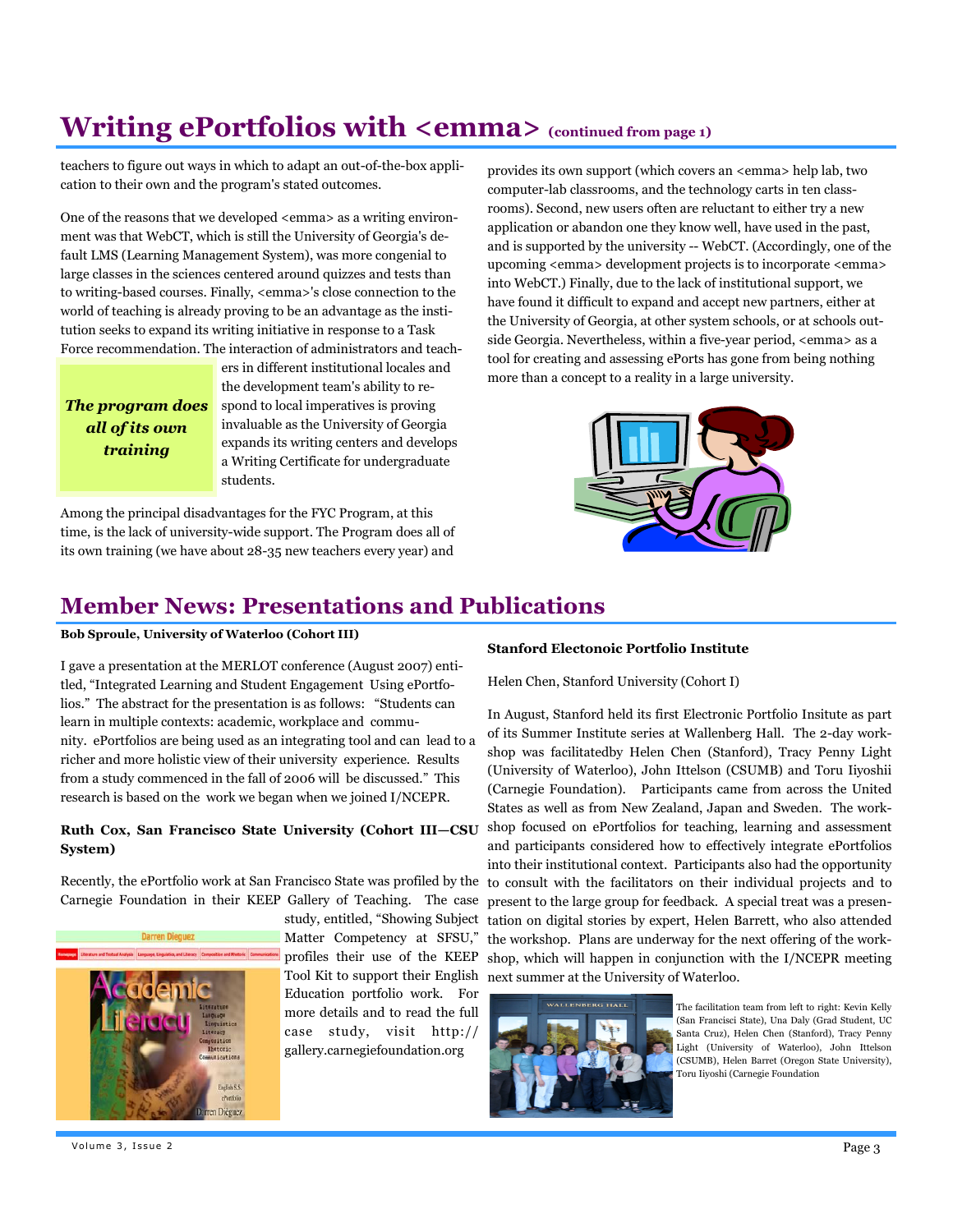## Member News: Announcements and Updates

### Shouting it from the rooftops: The student voice gets louder in the UK

In 2007, JISC (Joint information Systems Committee) commissioned a study to focus on the learner's experience of e-Portfolio across the sector. Two students from the University of Wolverhampton were approached to feature in a video case study for this project. Jenny and Emma were students in the School of Education, studying for a post graduate teaching qualification. On the 4th Sep 2007, the finished video case studies and accompanying publication were launched at a national learning technology conference. The university is proud that their student voices have nationwide recognition and that their story can be used to encourage and inspire others.

### Links

The Learners Voice video case study (links to a number of student voice case studies including Jenny and Emma)

The Learners Voice publication 'In Their Own Words'

### BGSU Adopts the Epsilen Environment

Bowling Green State University (BGSU) has been instrumental in developing and realizing the potential of the robust, Web-based learning environment known as the Epsilen Environment. A 2007 winner of the Council on Higher Education Accreditation's Award for Institutional Progress in Student Learning Outcomes, BGSU has helped to refine Epsilen's Global Learning System, ePortfolio and Student Learning Matrix. Building on its five-year history with Epsilen, BGSU is Epsilen's first commercial Charter Member, including a university-wide enterprise license and the content of The New York Times Knowledge Network's Times Templates. Contact Milt Hakel, http://mhakel.bgsu.epsilen.com

### New Book on ePortfolios—ePortfolios: Emerging Opportunities for Student Affairs (Jossey-Bass, 2007)

The development and application of ePortfolios within higher education are rapidly emerging at national and international levels. Their design and use is varied ranging

from ePortfolios to support the learning process through reflection, assessment-based systems that are often used in support of institutional accreditation and so called

"showcase ePortfolios" used in support of students' career development and employment. The purpose of this volume, ePortfolios: Emerging Opportunities for Student Affairs is to examine the range of ePortfolio systems, consider various design considerations associated with ePortfolios, provide examples of ePortfolio models at selected

institutions and stress the importance for student affairs leadership

in creating a college or university-wide ePortfolio delivery system. Furthermore, this publication places primary focus upon career or showcase ePortfolios intended for student use often involving student affairs and supporting units such as career services.

### I/NCEPR Cohort IV Launched!

The launch of Cohort IV, an excellent group of institutions from England, Scotland, Netherlands, and the US, took place on October 14-16. 2007 in London. Members of Cohort IV include London Metropolitan University, Northumbria University, Queen Margaret University, University of Bradford, University of Cumbria, University of Groningen, University of Manchester Medical School, University of Michigan, University of Nottingham, and the University of Wolverhampton.

Coalition leaders will rotate at the UK-based Cohort IV meetings . Darren Cambridge and Kathleen Yancey will lead the next meeting which will happen during the week of April 21st, 2008. If you have an interest in participating in the meeting, please contact either Darren or Kathi for more information.

Best wishes as the new year begins: hope your electronic portfolio work continues to flourish.

### I/NCEPR Summer Meeting, 2008

Next summer, the University of Waterloo and St. Jerome's University will host the I/NCEPR meeting in Waterloo, Ontario (about 1 hour west of Toronto). from July 9-11, 2008. In addition to the meeting, we are planning 2-day conference on ePortfolios which will tenta-



tively be held on July 7-8, 2008.. More information will follow, but in the meantime, please consider presenting at the conference. We'll let you know about submitting proposals in the near future. For more information, contact Tracy Penny Light (Cohort III) at tplight@sju.uwaterloo.ca

#### eFolio Minnesota available more widely

Part of Cohort III, the Minnesota State Colleges and University have developed eFolio Minnesota to support the ePortfolio work being undertaken in the state. The software is now going to be available to users outside the MnCSU system. For more information,about the software you can go to the website at www.efoliomn.com or contact Jeff Bria at jeff.bria@so.mnscu.edu